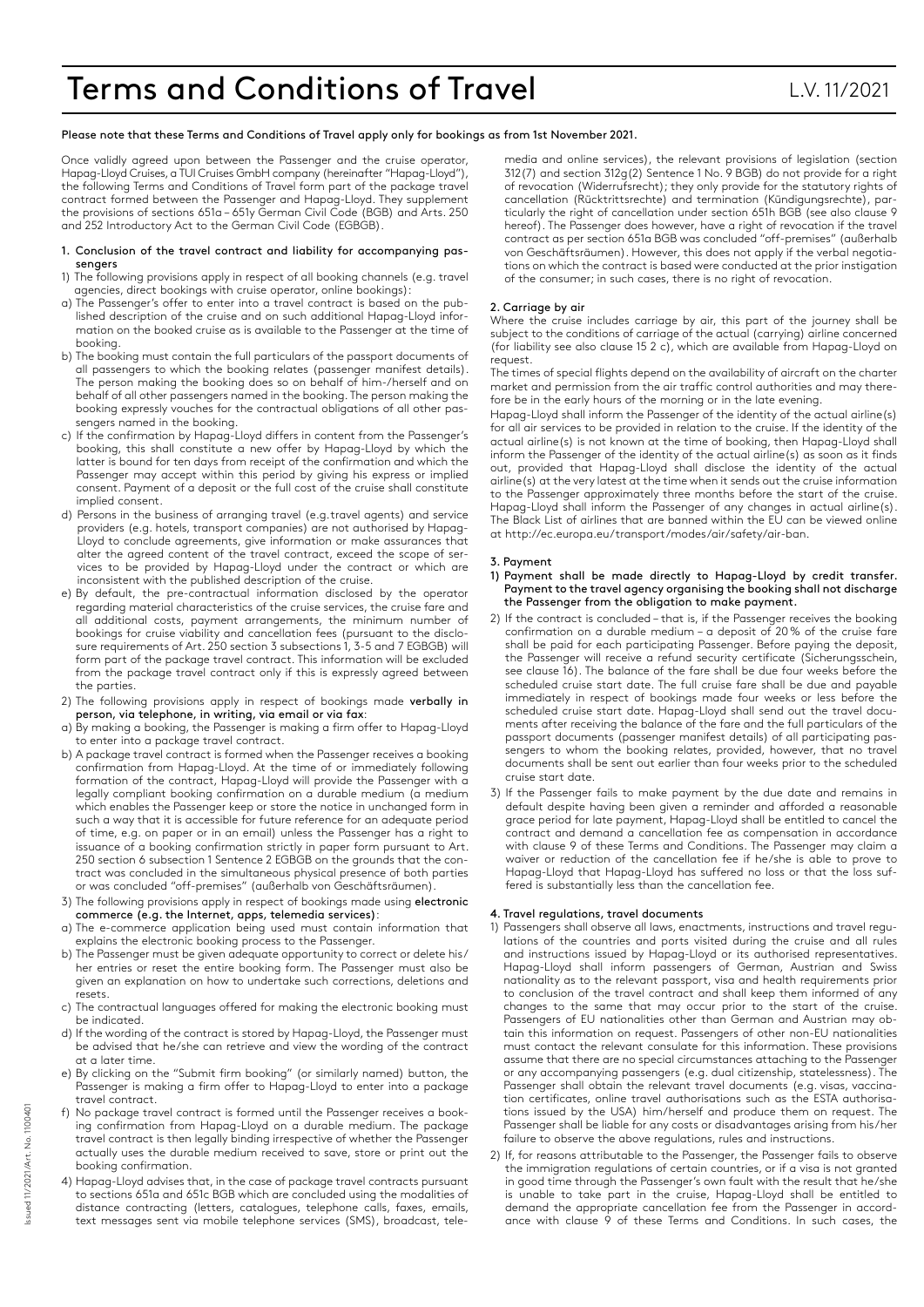Passenger may claim a waiver or reduction of the cancellation fee if he/she is able to prove to Hapag-Lloyd that Hapag-Lloyd has suffered no loss or that the loss suffered is substantially less than the cancellation fee.

- 3) The Passenger shall be liable to Hapag-Lloyd for any consequences or damages – in particular fines, penalties or other expenses – that the latter is required to pay or deposit because of the Passenger's failure, for reasons attributable to the Passenger, to observe a particular country's immigration, emigration or transit regulations or to produce the necessary documents. The Passenger shall reimburse Hapag-Lloyd immediately for any sums of money the latter has had to pay or deposit.
- 4) The Passenger shall inform Hapag-Lloyd if he/she does not receive the necessary travel documents within the time advised by Hapag-Lloyd.

# 5. Baggage

- 1) Baggage may only contain personal effects. In particular, the Passenger is not permitted to take on board weapons or other dangerous objects, illegal drugs, or alcoholic beverages intended for consumption during the cruise. Clause 4 2 of these Terms and Conditions shall apply accordingly. Hapag-Lloyd may refuse to carry any baggage found to contain prohibited items.
- 2) The Passenger must label his/her baggage legibly with his/her name, cabin number and date of sailing; otherwise Hapag-Lloyd shall not be responsible for any loss, mix-ups or errors in loading or unloading. Excepted from this exclusion of liability on the part of Hapag-Lloyd are losses, mix-ups and errors in loading or unloading caused intentionally or by reason of gross negligence. Hapag-Lloyd will hold items of lost property for a minimum of two weeks. All items of lost property will ultimately be surrendered to the Lost Property Office in Hamburg when the ship calls at Hamburg, where Hapag-Lloyd has its registered office.

#### 6. Scope of services

Save and except as provided otherwise in these Terms and Conditions, the cruise fare includes carriage and accommodation of the Passenger and his/ her baggage and also meals on board. The fare does not include shore excursions or drinks – unless stated otherwise in the published description of the cruise – or special services (e.g. laundry, hairdressing, massage). In all other respects, the scope of services to be rendered by Hapag-Lloyd under the contract shall be as described in the brochure advertising the cruise and in the booking confirmation.

Any collateral agreements (special requests, arrangements) that alter the scope of the services to be rendered under the contract require written confirmation by Hapag-Lloyd.

At the time of booking, the Passenger must notify Hapag-Lloyd if he/she has any personal mobility limitations in respect of which Hapag-Lloyd is required to provide certain services under EU Regulation 1177/2010 concerning the rights of passengers when travelling by sea and inland waterway.

#### 7. Medical assistance

The services of the ship's doctor are not included in the travel contract. The Passenger must conclude a separate contract with the ship's doctor for any medical treatment received. Hapag-Lloyd will, however, pay the cost of the treatment of injury resulting from any accident directly caused by Hapag-Lloyd or its employees that occurs on board or during a shore excursion operated by Hapag-Lloyd.

In all other cases, the doctor will charge for his services in accordance with the current fee scale for the German medical profession (GOÄ).

#### 8. Modifications to services; special exigencies of shipping

- 1) Any modifications to or deviations from individual services as compared to the agreed content of the travel contract which may become necessary after conclusion of the contract, whether because of travel advisories issued by the German Foreign Office, the special exigencies of shipping or for other reasons, and which are made by Hapag-Lloyd in good faith, shall be permissible provided that they are not substantial and do not impair the overall quality of the cruise as booked.
- 2) As soon as Hapag-Lloyd becomes aware of the reason or cause for any such modification to services, it shall inform the Passenger of the modification via durable medium (e.g. email, SMS, voicemail message) in a clear, easily understandable and duly emphasised manner.

If for reasons not attributable to Hapag-Lloyd a ship is placed in quarantine, the Passenger shall pay his/her own accommodation and meal costs. If the Passenger remains on board and takes his/her meals there, he/she shall reimburse Hapag-Lloyd for the extra cost resulting therefrom.

- 3) If a substantial modification is made to a material characteristic of a cruise service or if the service deviates from specific characteristics requested by the Passenger and incorporated into the package travel contract, then the Passenger shall have the right, exercisable within a period specified by Hapag-Lloyd at the time the notice of the modification/deviation is given,
	- either to accept the change,
	- cancel the travel contract free of charge, or
	- demand participation in a replacement cruise, provided that such a cruise is offered by Hapag-Lloyd.

It is up to the Passenger whether he/she responds to Hapag-Lloyd's notice of modification/deviation. If the Passenger chooses to respond to Hapag-Lloyd, then he/she can do so either by accepting the change, demanding participation in a replacement cruise if such a cruise is offered by Hapag-Lloyd, or cancelling the contract free of charge.

 If the Passenger fails to respond to Hapag-Lloyd, or fails to respond within the specified period, then the Passenger shall be deemed to have accepted the change.

4) Any warranty claims the Passenger may have shall remain unaffected in the event that the modified services are unsatisfactory.

#### 9. Cancellation of contract by Passenger prior to start of cruise / cancellation costs

- 1) The Passenger may cancel the travel contract at any time prior the start of the cruise. If Passenger wishes to cancel the travel contract, it is recommended that he/she give notice of cancellation on some form of durable medium. The notice will become effective on the date on which it is received by Hapag-Lloyd or, as the case may be, by the travel agency that made the original booking.
- 2) If the Passenger cancels the travel contract prior to the start of the cruise or fails to report for the cruise (no-show), then Hapag-Lloyd will have no right or claim to the cruise fare. Instead, Hapag-Lloyd shall have the right to claim a reasonable cancellation fee as compensation unless Hapag-Lloyd itself is responsible for the Passenger's cancellation or at the cruise destination or in its immediate environs extraordinary circumstances arise which materially impair the performance of the package cruise or the carriage of persons to the cruise destination; circumstances are unavoidable and extraordinary if they are beyond the cruise operator's control and their consequences could not have been avoided even if all reasonable precautions had been taken.
- 3) Hapag-Lloyd has calculated the following cancellation fees, which take into account its anticipated expenses saved, costs recouped and earnings from the use of the cruise services by other passengers. The cancellation fee due in each case is calculated on basis of the time at which Hapag-Lloyd receives the notice of cancellation, as per the following scale:

 210 days or more before the start of the cruise: € 200 (US\$ 240, £ 180) per person\*

from 209th to 150th day before the start of the cruise: 20% of the fare from 149th to 90th day before the start of the cruise: 35% of the fare from 89th to 45th day before the start of the cruise: 50% of the fare from 44th to 30th day before the start of the cruise: 60% of the fare from 29th to 10th day before the start of the cruise: 75% of the fare<br>from 9th to 1st day before the start of the cruise: 85% of the fare. from 9th to 1st day before the start of the cruise: In case of no show or cancellation on the departure day 95% of the fare.

 These cancellation fee provisions also apply to cancellations of combined air/sea travel, to cancellations of feeder flights included in the package or booked additionally and to cancellations of any other arrangements for travelling to or from the ship. If the cancellation fees charged to Hapag-Lloyd by service providers exceed the amounts recoverable by the cancellation fees above, then Hapag-Lloyd shall have the right to charge higher cancellation fees up to a maximum of the cruise fare. Cancellation fees are due and payable immediately upon cancellation. If the cancellation conditions of third-party service providers or hotels participating in Hapag-Lloyd programmes differ from the above, the differing conditions shall apply, provided that this is expressly indicated in the booking confirmation.

- 4) The Passenger may claim a waiver or reduction of the cancellation fee if he/ she is able to prove to Hapag-Lloyd that Hapag-Lloyd has suffered no loss as a result of the cancellation or that the loss suffered is substantially less than the cancellation fee.
- 5) For his/her own protection the passenger is advised to take out insurance against cancellation of the travel contract or premature termination of the cruise if this is not already part of the cruise package.
- 6) Cancellation by the Passenger Golf & Cruise voyages

The following provisions apply to bookings for Golf & Cruise voyages (cruise plus golf basic packages) aboard the EUROPA and EUROPA 2:

If the Passenger cancels the contract for the basic package and/or additional golf courses before the start of the cruise, clause 91 to 95 hereof shall apply.

If the Passenger cancels the contract for the basic package and/or additional golf courses after the start of the cruise or fails to present her/himself, the Passenger shall be liable for a flat-rate cancellation fee equal to 95% of the price of the basic package and/or the additional golf course in question. The Passenger may claim a waiver or reduction of the cancellation fee if he/she is able to prove to Hapag-Lloyd that Hapag-Lloyd has suffered no loss as a result of the cancellation or that the loss suffered is substantially less than the cancellation fee. These cancellation provisions also apply to cancellations made due to sickness. There will be no refund of fees if the basic package and/or additional course events are not provided/held owing to adverse weather. It is not possible for the Passenger to cancel individual course events that are part of the basic package.

# 10. Changes of bookings and fare transfers

1) Once the travel contract has been concluded, the Passenger has no legal right to have changes made to the date, destination or starting point of the cruise, the accommodation arrangements or means of transportation (change of booking). This does not apply if the change of booking is necessary because Hapag-Lloyd has failed to provide to the Passenger the precontractual information mandated by Art. 250 section 3 EGBGB or because the information provided by Hapag-Lloyd under said legislation is inadequate or incorrect. In such cases, changes of bookings can be made free of charge to the Passenger.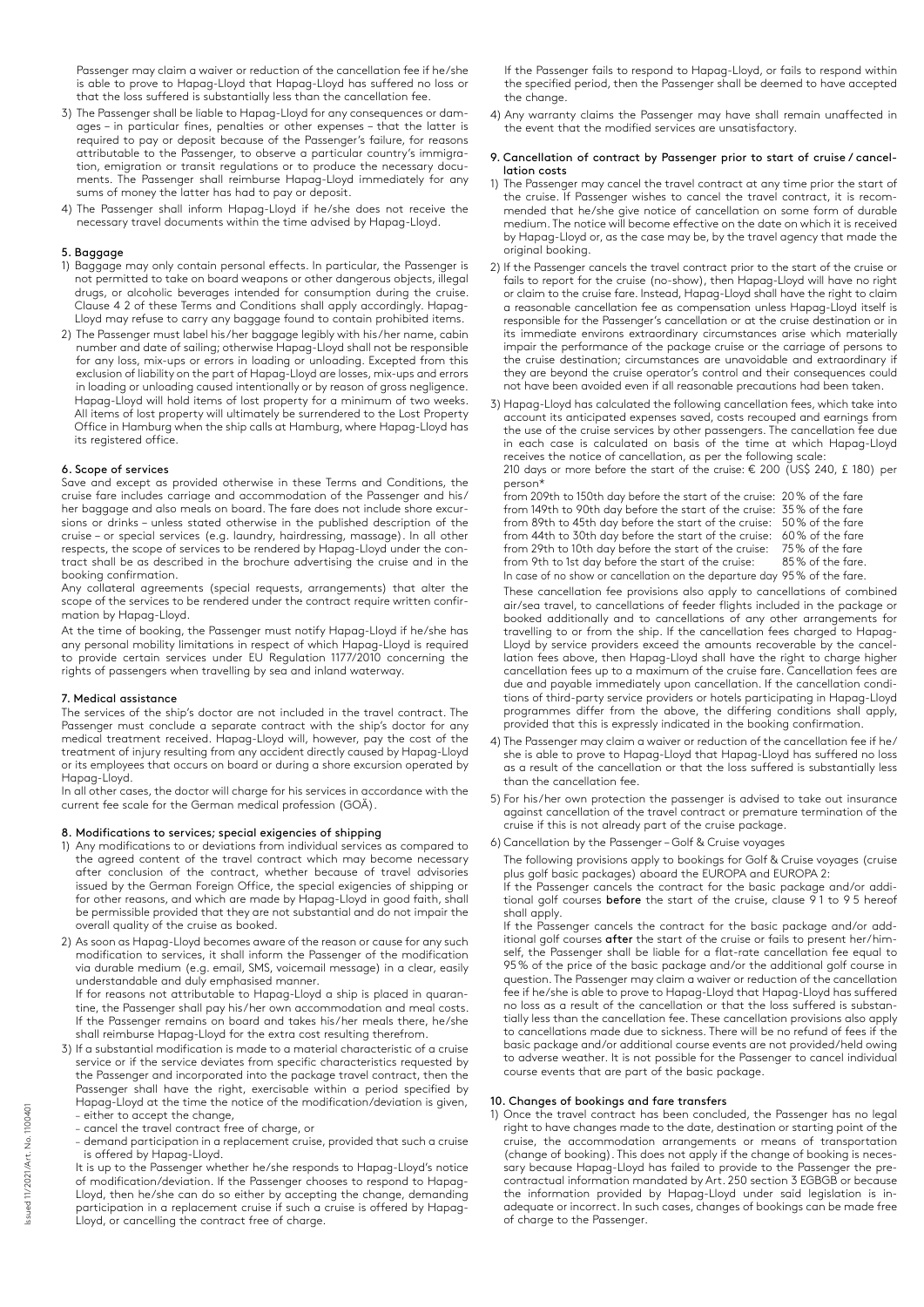In all other cases, if Hapag-Lloyd makes a change of booking at the Passenger's request despite not being legally obligated to do so, Hapag-Lloyd shall have the right to charge a re-booking fee of € 200 (US\$ 240, £ 180) per person.\*

- 2) A change of booking within the 209-day period before the start of the cruise will be regarded as a cancellation by the Passenger combined with a new booking; and the provisions of clause 9 shall apply in respect of the cancelled booking. This does not apply in respect of change-of-booking requests that involve only minimal costs on the part of Hapag-Lloyd.
- 3) If the Passenger wishes to cancel the travel contract, he/she shall have the right to request a transfer of the contract to a nominated substitute passenger. The effect of a transfer is that the substitute passenger succeeds to the Passenger's rights and obligations under the contract with Hapag-Lloyd alongside the Passenger. The Passenger and substitute passenger are then jointly and severally liable for the cruise fare and any additional costs incurred by Hapag-Lloyd as a result of the transfer. Hapag-Lloyd may refuse to accept the transfer if the nominated substitute passenger does not meet the special requirements for the cruise or if his/her participation would be in breach of applicable laws or regulations. If the transfer is accepted, Hapag-Lloyd will charge a handling fee of at least € 200 (US\$ 240, £ 180) per person.\*
- 4) Hapag-Lloyd shall have the right to pass on to the Passenger any fees incurred in relation to changes or corrections made to names on air tickets (as opposed to changes of passenger) after the tickets have been issued.
- 5) The above provisions do not affect the Passenger's legal right under section 651e BGB to demand by means of notice on a durable medium that a third party be allowed to succeed to his/her rights and obligations under the package travel contract. Such a notice will be deemed to have been given in sufficient time if it is received by Hapag-Lloyd no later than seven days prior to the start of the cruise.

#### 11. Contract services not used

If, for reasons attributable to the Passenger, the Passenger does not use certain individual cruise services despite Hapag-Lloyd being willing and able to provide them in accordance with the contract, then the Passenger shall have no right to a proportionate refund of the cruise fare unless the reasons for non-use of the services would have entitled him/her by law to cancel the travel contract free of cost or terminate it. Hapag-Lloyd shall endeavour to pass on to the Passenger the service-provider expenses it has saved as a result of the Passenger's non-use of services. This requirement does not apply if the expenses in question were very minor.

#### 12. Cancellation and termination by Hapag-Lloyd

Hapag-Lloyd may cancel the travel contract wholly or partially before the start of the cruise or terminate the same wholly or partially after the beginning of the cruise in the following cases:

- a) by giving advance notice received no later than four weeks before the start of the cruise if Hapag-Lloyd does not receive the minimum number of bookings stated in the cruise description or brochure. If prior even to this it becomes apparent to Hapag-Lloyd that it cannot achieve the required minimum number of bookings, Hapag-Lloyd shall exercise its right of cancellation without delay. If the cruise is cancelled for this reason, the Passenger shall receive an immediate refund of any money paid towards the cruise fare. If, for the above reasons, Hapag-Lloyd instead makes a change of booking at the request of the Passenger, then the € 200 (US\$ 240, £ 180) per person; handling fee specified in clause 10 shall not apply.
- b) without a period of notice, if, in the opinion of the master of the ship following, where appropriate, consultation with the ship's doctor, the Passenger
	- is unfit to travel because of illness, disability or for some other reason,
	- requires the support of an accompanying person but is travelling without such a person,
	- poses a danger to the health of other passengers, the ship's crew and the employees of Hapag-Lloyd,
	- has given false information when booking,
	- causes continuous or repeated disruption to the cruise in spite of being warned to desist, or
	- breaches the terms of the contract to such a degree that immediate cancellation of the contract is justified
- c) without a period of notice if the Passenger is pregnant and is or will be in the 24th or later week of pregnancy at the start of the cruise or will enter the 24th week of pregnancy during the cruise. For reasons of safety and the limited medical care available aboard its ships, Hapag-Lloyd is unable to carry persons in the above stages of pregnancy. If the Passenger is affected in this way but had no way of knowing this at the time of booking, Hapag-Lloyd will refund any money already paid by the Passenger toward the cruise, provided that the Passenger notifies Hapag-Lloyd of her pregnancy as soon as she becomes aware of it. If the Passenger culpably delays notifying Hapag-Lloyd, then Hapag-Lloyd shall have the right to charge a cancellation fee in accordance with clause 9 hereof. Expectant mothers who are/will be less than 24 weeks pregnant at the time of embarkation must produce a certificate from an appropriate medical specialist (gynaecologist) confirming that they are fit to travel in the territory covered by the cruise itinerary. If the contract is terminated or cancelled for one of the reasons named in b) above, the Passenger may be excluded from part or all of the (rest of the)

cruise. Hapag-Lloyd shall retain its right to claim payment of the cruise fare; any expenses saved and any financial advantages Hapag-Lloyd may gain from making other use of the cancelled cruise services shall be deducted from the amount so claimed. Any additional costs for the Passenger's return journey shall be paid by the Passenger.

#### 13. Duty to provide assistance

If, for the reasons as per section 651k(4) BGB or for other reasons, the Passenger is in difficulties, then Hapag-Lloyd has a duty to provide assistance to the Passenger. This duty includes but is not limited to

- a) providing suitable information regarding health services, local regulatory authorities and consular support,
- b) support with long-distance communication, and
- c) support in looking for alternative travel options; this does not affect section 651k(3) or section 651q(2) BGB.

# 14. Warranty

- 1) If, during the cruise, the cruise service provided differs from that agreed upon in the travel contract, the Passenger may seek redress from the ship's management, a local service provider or Hapag-Lloyd. The ship's management and local service-providers are not authorised to recognise any claims as being valid. Hapag-Lloyd may refuse to remedy the defect if doing so would involve unreasonable expense. Alternatively, Hapag-Lloyd may remedy the defect by substituting an equivalent service, e.g. by engaging a different airline or vessel or by sailing a different route. The Passenger may refuse to accept the substitute service if he/she cannot be expected to accept it for good reasons that are readily apparent to Hapag-Lloyd, including in particular if the substitute service would materially impair the overall quality of the cruise as booked.
- 2) The Passenger may, upon returning from the cruise, claim a fare reduction commensurate with the service reduction/defect suffered. The Passenger will not be able to claim a fare reduction under section 651m BGB or damages under section 651n BGB if he/she through fault on his/her part fails to notify Hapag-Lloyd of the cruise defect without delay.
- 3) If the Passenger wishes to exercise his/her right under section 651l BGB to terminate the package travel contract owing to a cruise defect of the type described in section 651i BGB which materially impairs the cruise, he/she must first give Hapag-Lloyd a reasonable period of time in which to remedy the defect. The only circumstances in which the Passenger can terminate the contract without first allowing Hapag-Lloyd time to remedy the defect are where Hapag-Lloyd refuses to remedy the defect or where immediate remediation is necessary. If the contract is terminated in this manner, the Passenger shall nonetheless retain his/her right to be returned to the place of departure, provided that return to the place of departure was included in the contract. The Passenger shall pay that part of the fare for the cruise that relates to services he/she has used unless said services were completely without value to him/her.
- 4) If Hapag-Lloyd is responsible for a circumstance which results in a defect in the cruise, the Passenger may claim compensation irrespective of the fare reduction or termination of the contract. If the cruise is rendered unviable for the Passenger or considerably impaired by such a circumstance, the Passenger may also claim reasonable compensation in the form of money for wasted holiday time.

# 15. Liability of Hapag-Lloyd

# 1) General liability

If the cruise is not provided in accordance with the contract, the Passenger shall give notice of the defect to and seek redress from the ship's management, a local service provider, the travel agency via which he/she booked the cruise or Hapag-Lloyd.

# a) Maximum liability

The contractual liability of Hapag-Lloyd for damage other than loss of life, bodily injury or injury to health shall be limited in total to three times the cruise fare unless the damage was caused through culpable conduct. The same shall apply if the damage in question was caused solely by a service provider engaged by Hapag-Lloyd. For all compensation claims in tort against Hapag-Lloyd that are not the result of culpable conduct, Hapag-Lloyd's liability for damage to property shall be limited to three times the cruise fare. These limits define the maximum amounts for which Hapag-Lloyd can be held liable per Passenger per cruise. Any claims that the Passenger may have on the basis of international agreements are unaffected by this. In this regard, passengers are advised for their own protection to take out travel accident and baggage insurance for the cruise.

# b) Obligation to cooperate

The Passenger is required in particular to lodge his/her complaints immediately with the ship's management or the local service provider. The latter are authorised to find a remedy if a remedy is possible and does not involve unreasonable expense; they are not, however, authorised to recognise any claims as being valid. If it is not possible to contact a local service provider, the Passenger must notify the ship's management or Hapag-Lloyd of the complaint without delay. If the Passenger fails to meet these requirements through his/her own fault, he/she shall forfeit the relevant claims.

# c) Statutory claims

Notwithstanding the provisions of clause 15 1 a) the exclusions and limitations of liability contained in these Terms and Conditions shall apply to all claims for damages by the Passenger, whether these are based on the travel contract or other legal provisions.